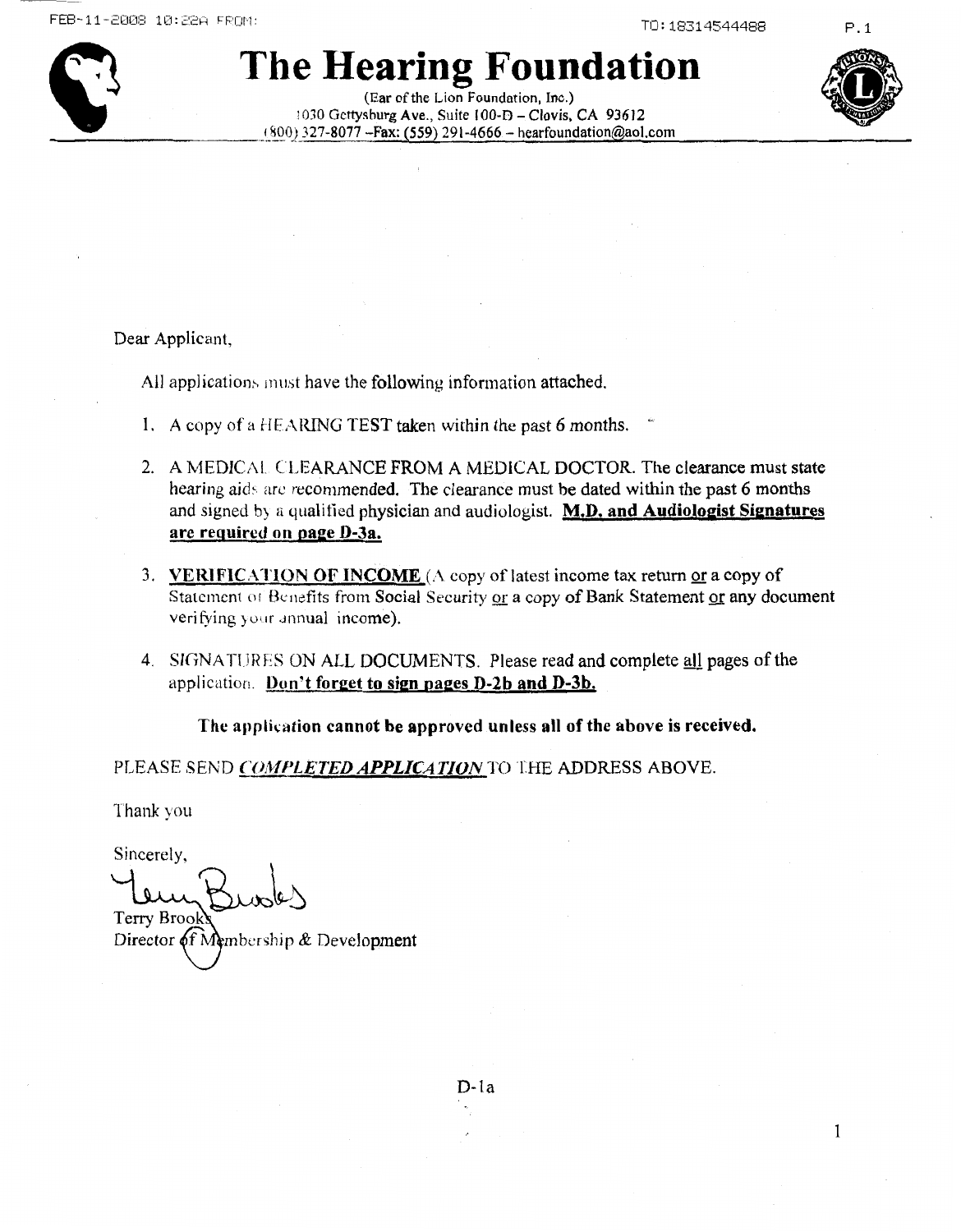## **The Hearing Foundation**

**(Ear of the** Lion Foundation, **inc.) <sup>I</sup>**hW) **327-8077 -Fax:** *(550)* **29 1-4666** - **[hearfoundation@aol.com](mailto:hearfoundation@aol.com)**  1030 **Cietlysburg Avc., Suite** 100-D **Clovis, CA 93612** 



#### **PATIENT APPLICATION**

| NAME: Date                                                                                                                                                                                                                          |        |  |                |
|-------------------------------------------------------------------------------------------------------------------------------------------------------------------------------------------------------------------------------------|--------|--|----------------|
| Address and the contract of the contract of the contract of the contract of the contract of the contract of the contract of the contract of the contract of the contract of the contract of the contract of the contract of th      |        |  |                |
|                                                                                                                                                                                                                                     |        |  |                |
| Male Female Date of Birth Social Security #                                                                                                                                                                                         |        |  |                |
|                                                                                                                                                                                                                                     |        |  |                |
|                                                                                                                                                                                                                                     |        |  |                |
| Married ________ Single _______ Divorced ________ Widowed _______ Seperated ______                                                                                                                                                  |        |  |                |
| Dependants living at home First name and ages <b>EXALLES</b> 2014 19:30 The Research of Table 1.1 The Research of Table 1.1 The Research of Table 1.1 The Research of Table 1.1 The Research of Table 1.1 The Research of Table 1.1 |        |  |                |
| Employment Status: Employed Retired Disabled Unemployed                                                                                                                                                                             |        |  |                |
|                                                                                                                                                                                                                                     |        |  |                |
| <b>FINANCIAL INFORMATION:</b>                                                                                                                                                                                                       |        |  |                |
| Total Annual Income: Total monthly Liabilities:                                                                                                                                                                                     |        |  |                |
| Home: Own Rent                                                                                                                                                                                                                      |        |  |                |
| PLEASE BE SURE TO INCLUDE DOCUMENTATION VERIFYING YOUR ANNUAL INCOME                                                                                                                                                                |        |  |                |
| <b>NAME OF RESPONSIBLE ADULT:</b> (Parent, guardian, etc if applicable)                                                                                                                                                             |        |  |                |
|                                                                                                                                                                                                                                     |        |  |                |
| Address                                                                                                                                                                                                                             |        |  |                |
|                                                                                                                                                                                                                                     |        |  |                |
|                                                                                                                                                                                                                                     | $D-2a$ |  |                |
|                                                                                                                                                                                                                                     |        |  | $\overline{2}$ |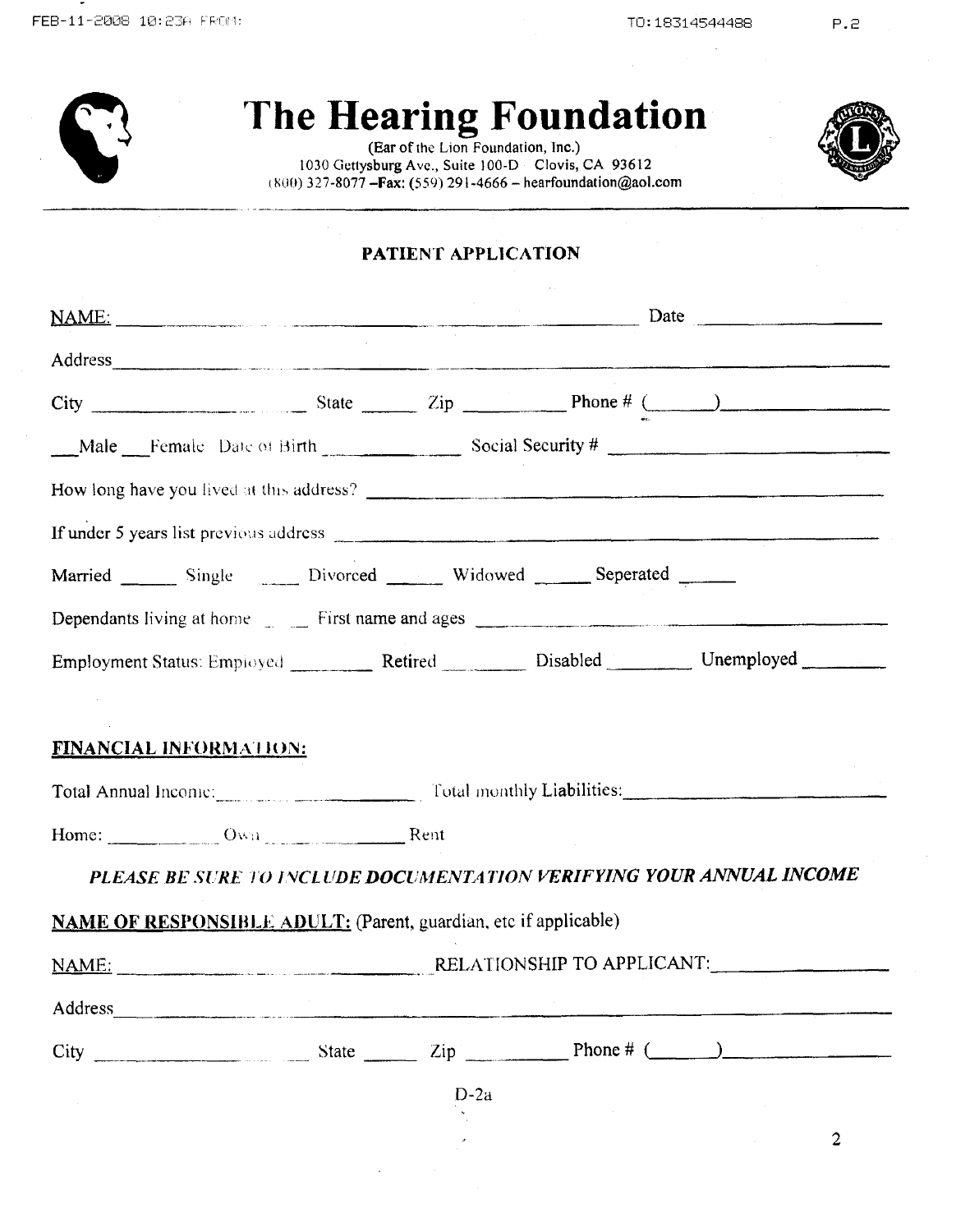$\mathbf{L}$  and  $\mathbf{L}$ 

|    | Medicare Media/Cal Group Private CCS Other                    |  |  |  |  |
|----|---------------------------------------------------------------|--|--|--|--|
|    |                                                               |  |  |  |  |
|    |                                                               |  |  |  |  |
|    | <b>CITIZENSHIP REQUIREMENT:</b>                               |  |  |  |  |
|    |                                                               |  |  |  |  |
| 1. | If not a U. S. citizen are you a legal resident? Yes No No No |  |  |  |  |
|    | How long? Years <b>Months</b>                                 |  |  |  |  |

2. Please send copy of your Green card or Immigration Visa Card, if not a resident of the United States.

#### **AUTHORIZATION:**

I hereby authorize The Hearing Foundation to make any investigation concerning me which is necessary to establish eligibility for assistance. This authorization constitutes a full and complete release from any liability resulting from disclosure ot the required information. I declare under penalty of perjury under the laws of the United States that the foregoing statement of facts provided by me is true and correct to the best of my knowledge and belief.

#### **SIGNATURE OF PATIENT** OR RESPONSIBLE PARTY:

**DATE DATE** 

 $\overline{3}$ 

 $D-2b$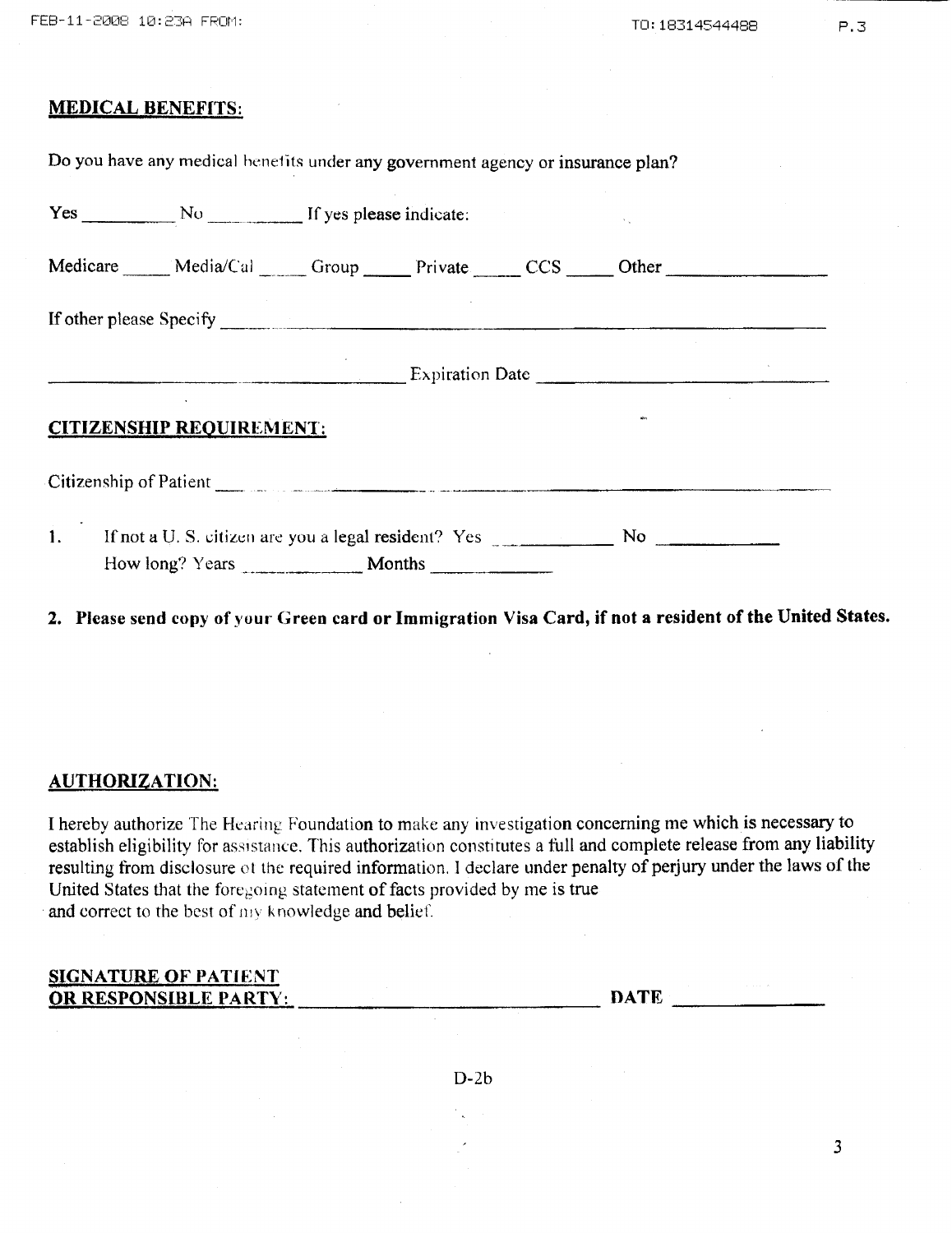

# The Hearing Foundation

1030 Gettysburg Ave., Suite 100-D - Clovis, CA 93612  $(800)$  327-8077 - Fax: (559) 291-4666 - hearfoundation@aol.com



 $P.4$ 

#### PATIENT MEDICAL FORM

| Number & Street                                                                                                                                                                                                                   |        |                                                                                                                                                                                                                                |             |
|-----------------------------------------------------------------------------------------------------------------------------------------------------------------------------------------------------------------------------------|--------|--------------------------------------------------------------------------------------------------------------------------------------------------------------------------------------------------------------------------------|-------------|
| $City$ $\qquad \qquad$                                                                                                                                                                                                            |        | State <u>Zip</u>                                                                                                                                                                                                               |             |
| PHYSICIAN Date Date Date Districts of the Second Line of the Contract of the Contract of the Contract of the Contract of the Contract of the Contract of the Contract of the Contract of the Contract of the Contract of the C    |        |                                                                                                                                                                                                                                |             |
| Number & Street                                                                                                                                                                                                                   |        |                                                                                                                                                                                                                                |             |
|                                                                                                                                                                                                                                   |        | State <u>Zip</u>                                                                                                                                                                                                               |             |
|                                                                                                                                                                                                                                   |        |                                                                                                                                                                                                                                |             |
|                                                                                                                                                                                                                                   |        |                                                                                                                                                                                                                                |             |
| The above patient has been medically evaluated and may be considered a candidate for hearing aids.                                                                                                                                |        |                                                                                                                                                                                                                                |             |
| Required Signature Required Signature                                                                                                                                                                                             |        |                                                                                                                                                                                                                                | M.D.        |
| .<br>При представительно постоянно продолжения в состоянии получительно поддерживания по постоянно получительно про                                                                                                               |        |                                                                                                                                                                                                                                |             |
| AUDIOLOGIST or DISPENSER<br>Number & Street                                                                                                                                                                                       |        |                                                                                                                                                                                                                                |             |
|                                                                                                                                                                                                                                   |        |                                                                                                                                                                                                                                |             |
| Phone # $($                                                                                                                                                                                                                       |        |                                                                                                                                                                                                                                |             |
| Diagnosis (Please attach audiogram and other relevant exhibits)                                                                                                                                                                   |        |                                                                                                                                                                                                                                |             |
|                                                                                                                                                                                                                                   |        |                                                                                                                                                                                                                                |             |
| Are you able to take the impressions and do the fitting for this client? YES                                                                                                                                                      |        | NQ                                                                                                                                                                                                                             |             |
| Required Signature                                                                                                                                                                                                                |        |                                                                                                                                                                                                                                | Audiologist |
| <b>STATEMENT OF SPONSORING LIONS CLUB</b>                                                                                                                                                                                         |        |                                                                                                                                                                                                                                |             |
| Name of Sponsoring Club Name of Sponsoring Club                                                                                                                                                                                   |        | District and the contract of the contract of the contract of the contract of the contract of the contract of the contract of the contract of the contract of the contract of the contract of the contract of the contract of t |             |
| Our Club believes that this patient qualifies for assistance from The Hearing Foundation, and we wish to be this patient's sponsoring<br>Club. We will assist the patient in keeping any appointments that the foundation might m |        |                                                                                                                                                                                                                                |             |
| Authorized by $\qquad \qquad$ Title $\qquad \qquad$ Phone # $\qquad \qquad$                                                                                                                                                       |        |                                                                                                                                                                                                                                |             |
| Number & Street                                                                                                                                                                                                                   |        |                                                                                                                                                                                                                                |             |
|                                                                                                                                                                                                                                   |        |                                                                                                                                                                                                                                |             |
|                                                                                                                                                                                                                                   |        |                                                                                                                                                                                                                                |             |
|                                                                                                                                                                                                                                   | $D-3a$ |                                                                                                                                                                                                                                |             |